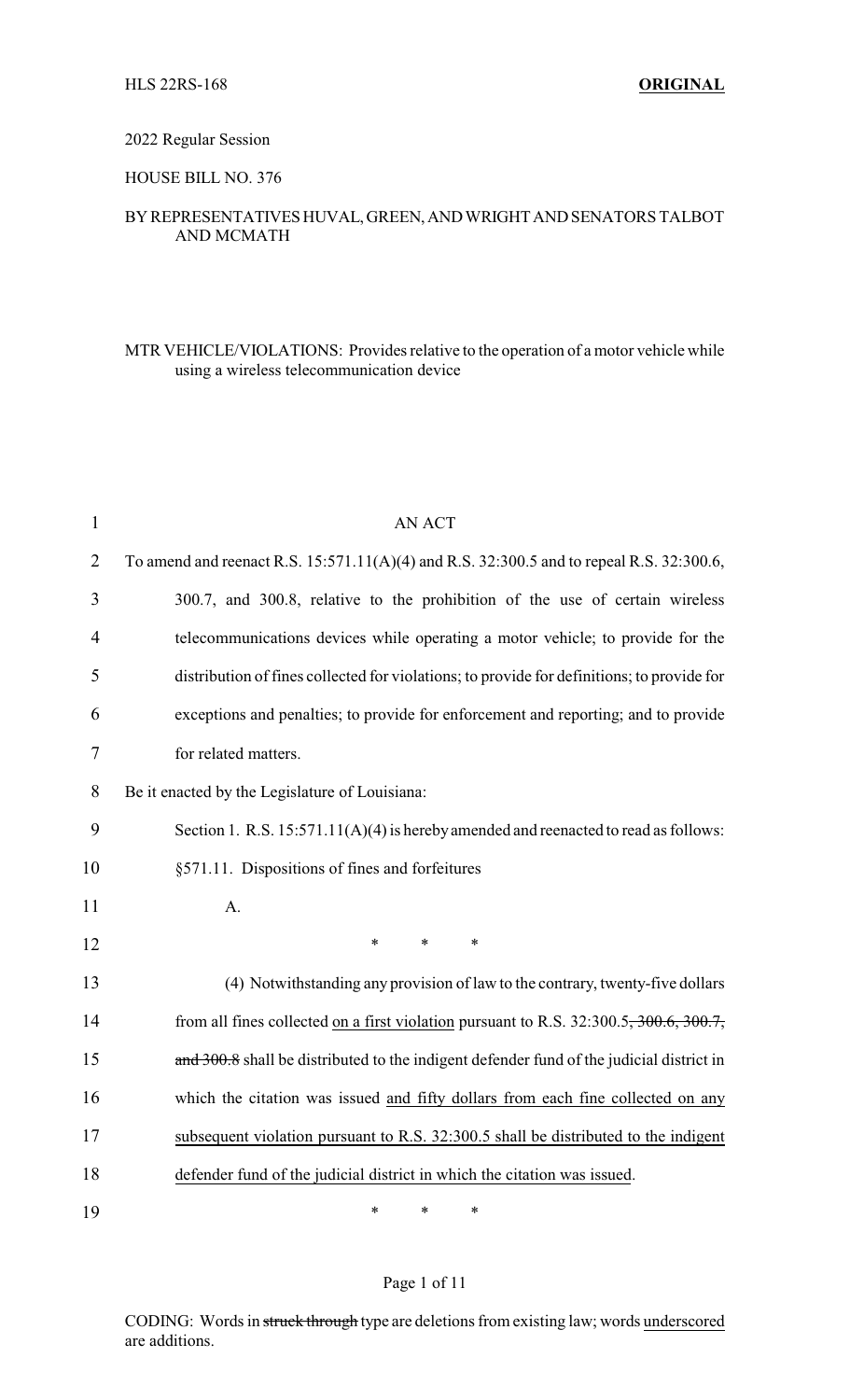| 1  | Section 2. R.S. 32:300.5 is hereby amended and reenacted to read as follows:           |
|----|----------------------------------------------------------------------------------------|
| 2  | §300.5. Use of certain wireless telecommunications devices for text messaging and      |
| 3  | social networking prohibited                                                           |
| 4  | A.(1) Except as provided in Subsection B of this Section, no person shall              |
| 5  | operate any motor vehicle upon any public road or highway of this state while using    |
| 6  | a wireless telecommunications device to write, send, or read a text-based              |
| 7  | communication. For purposes of this Section, a person shall not be deemed to be        |
| 8  | writing, reading, or sending a text message if the person reads, selects, or enters a  |
| 9  | telephone number or name in a wireless telecommunications device for the purpose       |
| 10 | of making a telephone call.                                                            |
| 11 | $(2)$ No person shall operate any motor vehicle upon any public road or                |
| 12 | highway of this state while using a wireless telecommunications device to access,      |
| 13 | read, or post to a social networking site.                                             |
| 14 | $(3)(a)$ "Wireless telecommunications device" means a cellular telephone, a            |
| 15 | text-messaging device, a personal digital assistant, a stand alone computer, or any    |
| 16 | other substantially similar wireless device that is readily removable from the vehicle |
| 17 | and is used to write, send, or read text or data through manual input. A "wireless     |
| 18 | telecommunications device" shall not include any device or component that is           |
| 19 | permanently affixed to a motor vehicle. It does not include citizens band radios,      |
| 20 | eitizens band radio hybrids, commercial two-way radio communication devices, two-      |
| 21 | way radio transmitters or receivers used by licensees of the Federal Communication     |
| 22 | Commission in the Amateur Radio Service, or electronic communication devices           |
| 23 | with a push-to-talk function.                                                          |
| 24 | (b) "Write, send, or read a text-based communication" means using a                    |
| 25 | wireless telecommunications device to manually communicate with any person by          |
| 26 | using a text-based communication referred to as a text message, instant message, or    |
| 27 | electronic mail.                                                                       |
| 28 | (c) "Access, read, or post to a social networking site" means using a wireless         |
| 29 | telecommunications device to access, read, or post on such device to any web-based     |

# Page 2 of 11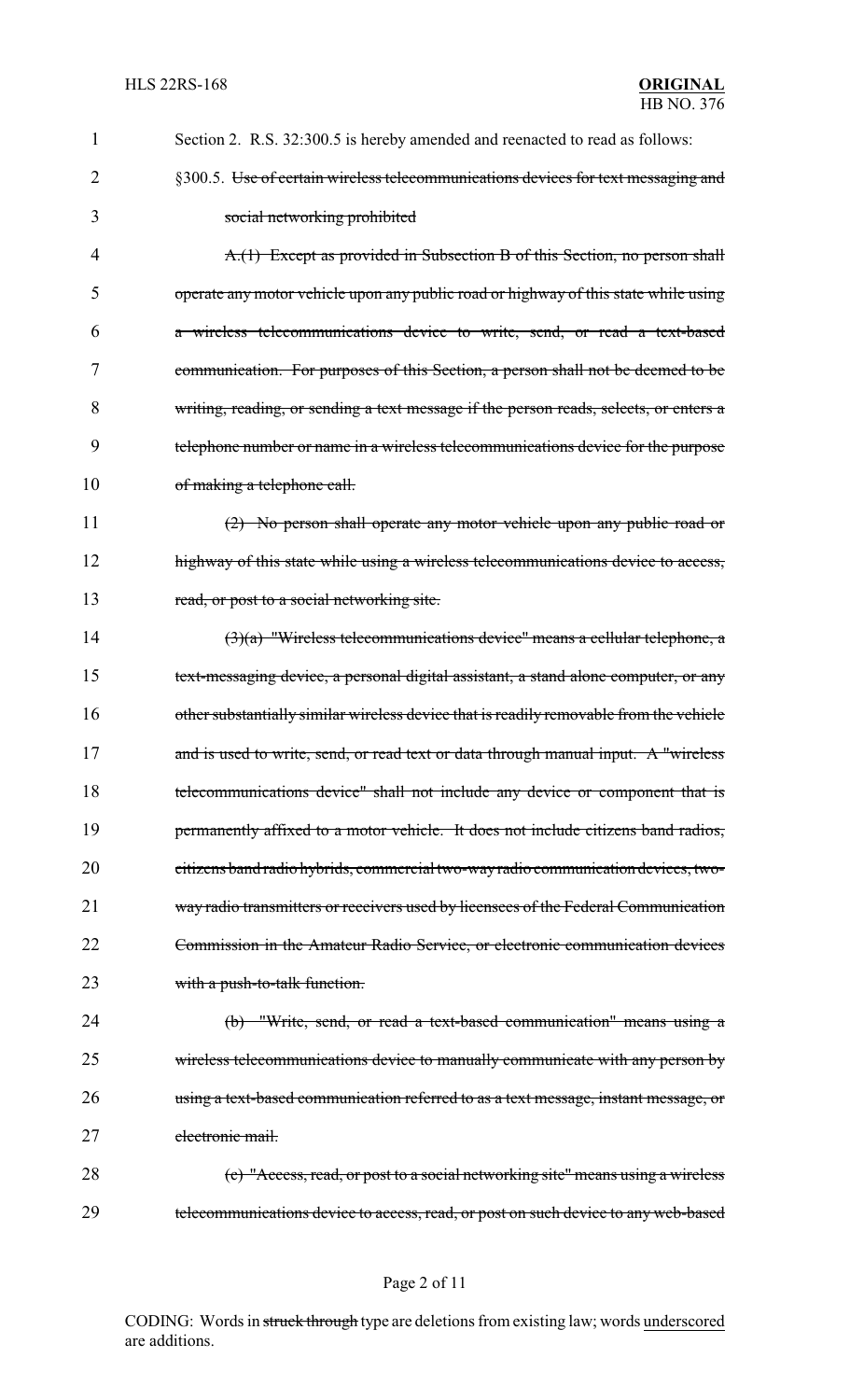| 1  | service that allows individuals to construct a profile within a bounded system,       |
|----|---------------------------------------------------------------------------------------|
| 2  | articulate a list of other users with whom they share a connection, and communicate   |
| 3  | with other members of the site.                                                       |
| 4  | B. The provisions of Paragraph $(A)(1)$ of this Section shall not apply to the        |
| 5  | following:                                                                            |
| 6  | (1) Any law enforcement officer, firefighter, or operator of an authorized            |
| 7  | emergency vehicle while engaged in the actual performance of his official duties.     |
| 8  | $(2)$ An operator of a moving motor vehicle using a wireless                          |
| 9  | telecommunications device to:                                                         |
| 10 | (a) Report illegal activity.                                                          |
| 11 | (b) Summon medical or other emergency help.                                           |
| 12 | (c) Prevent injury to a person or property.                                           |
| 13 | (d) Relay information between a transit or for-hire operator and that                 |
| 14 | operator's dispatcher, in which the device is permanently affixed to the              |
| 15 | vehicle.                                                                              |
| 16 | (e) Navigate using a global positioning system.                                       |
| 17 | (3) A physician or other health care provider using a wireless                        |
| 18 | telecommunications device to communicate with a hospital, health clinic or the        |
| 19 | office of the physician, or to otherwise provide for the health care of an individual |
| 20 | or medical emergency through a text-based communication.                              |
| 21 | $C1(1)$ The first violation of the provisions of this Section shall be punishable     |
| 22 | by a fine of not more than five hundred dollars.                                      |
| 23 | $(2)$ Each subsequent violation shall be punishable by a fine of not more than        |
| 24 | one thousand dollars.                                                                 |
| 25 | $(3)$ If the person is involved in a crash at the time of violation, then the fine    |
| 26 | shall be equal to double the amount of the standard fine imposed in this Subsection   |
| 27 | and the law enforcement officer investigating the crash shall indicate on the written |
| 28 | accident form that the person was using a wireless telecommunications device at the   |
|    |                                                                                       |

# Page 3 of 11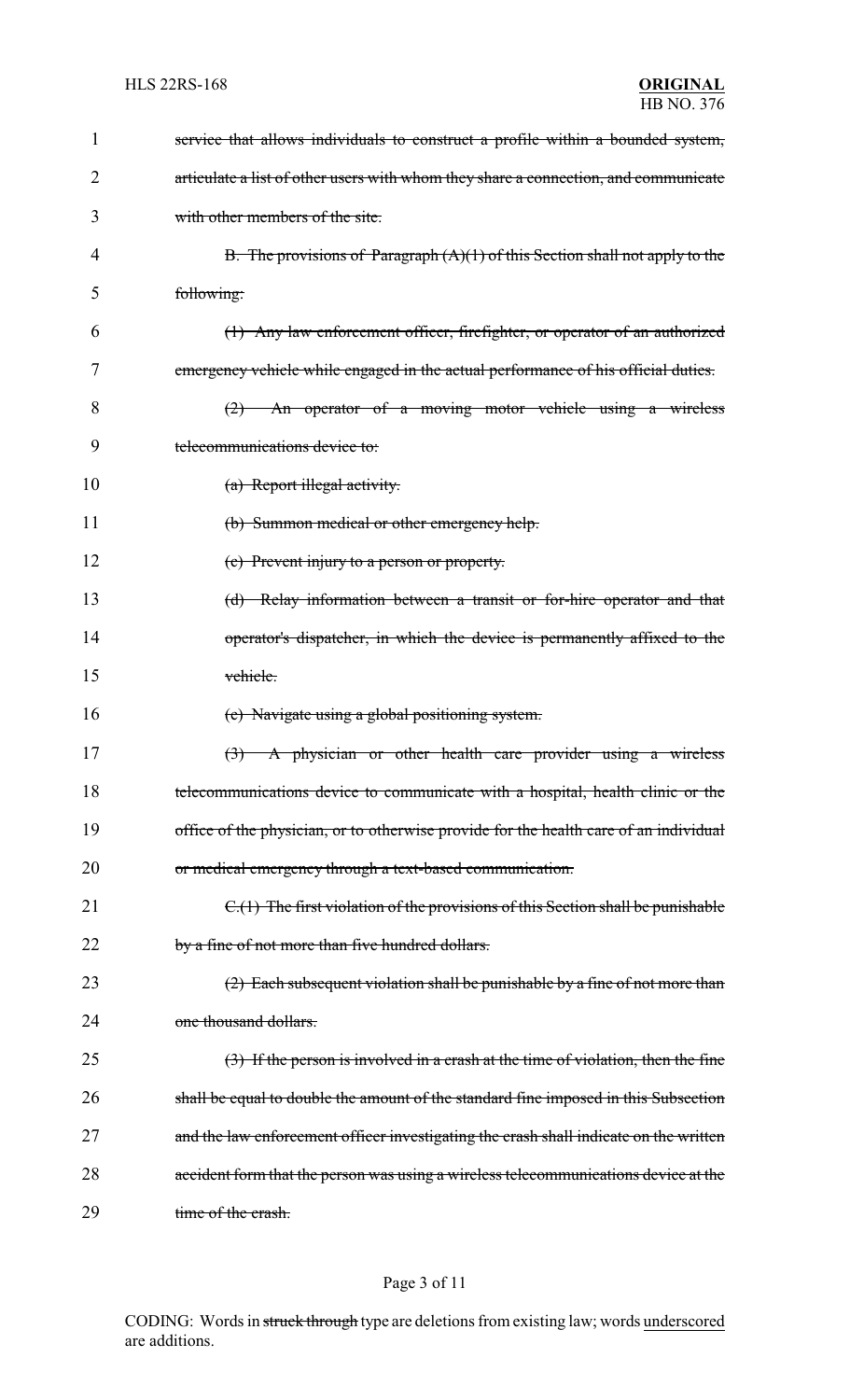| $\mathbf{1}$   | (4) Any violation of this Section shall constitute a moving violation.                    |
|----------------|-------------------------------------------------------------------------------------------|
| $\overline{2}$ | $\frac{1}{200}$ , Use of wireless telecommunications devices in school zones; prohibited; |
| 3              | exceptions                                                                                |
| 4              | A. As used in this Section, the following terms shall have the meanings                   |
| 5              | ascribed to them in this Section, unless the context clearly indicates a different        |
| 6              | meaning:                                                                                  |
| 7              | (1) "Access, read, or post to a social networking site" means using a wireless            |
| 8              | telecommunications device to access, read, or post on such device to any web-based        |
| 9              | service that allows individuals to construct a profile within a bounded system,           |
| 10             | articulate a list of other users with whom they share a connection, and communicate       |
| 11             | with other members of the site.                                                           |
| 12             | (2) "Engage in a call" means talking or listening during a voice transmission             |
| 13             | on a wireless telecommunications device or manually entering names or telephone           |
| 14             | numbers to initiate a voice transmission, except when using a hands-free wireless         |
| 15             | telephone.                                                                                |
| 16             | (3) "Wireless telecommunications device" means a cellular telephone, a text-              |
| 17             | messaging device, a personal digital assistant, a stand-alone computer or other           |
| 18             | electronic device, or any other substantially similar portable wireless device that is    |
| 19             | readily removable from the vehicle and is used to write, send, or read text or data       |
| 20             | through manual input or create, edit, post, or view video, photography, or other          |
| 21             | images. A "wireless "Wireless telecommunications device" shall not mean include           |
| 22             | any device or component that is permanently affixed to a motor vehicle, nor shall it      |
| 23             | mean any. It does not include a hands-free wireless telephone, an electronic              |
| 24             | communication device used hands-free, citizens band radios, citizens band radio           |
| 25             | hybrids, commercial two-way radio communications devices, two-way radio                   |
| 26             | transmitters or receivers used by licensees of the Federal Communication                  |
| 27             | Communications Commission in the Amateur Radio Service, or electronic                     |
| 28             | communication devices with a push-to-talk function.                                       |

# Page 4 of 11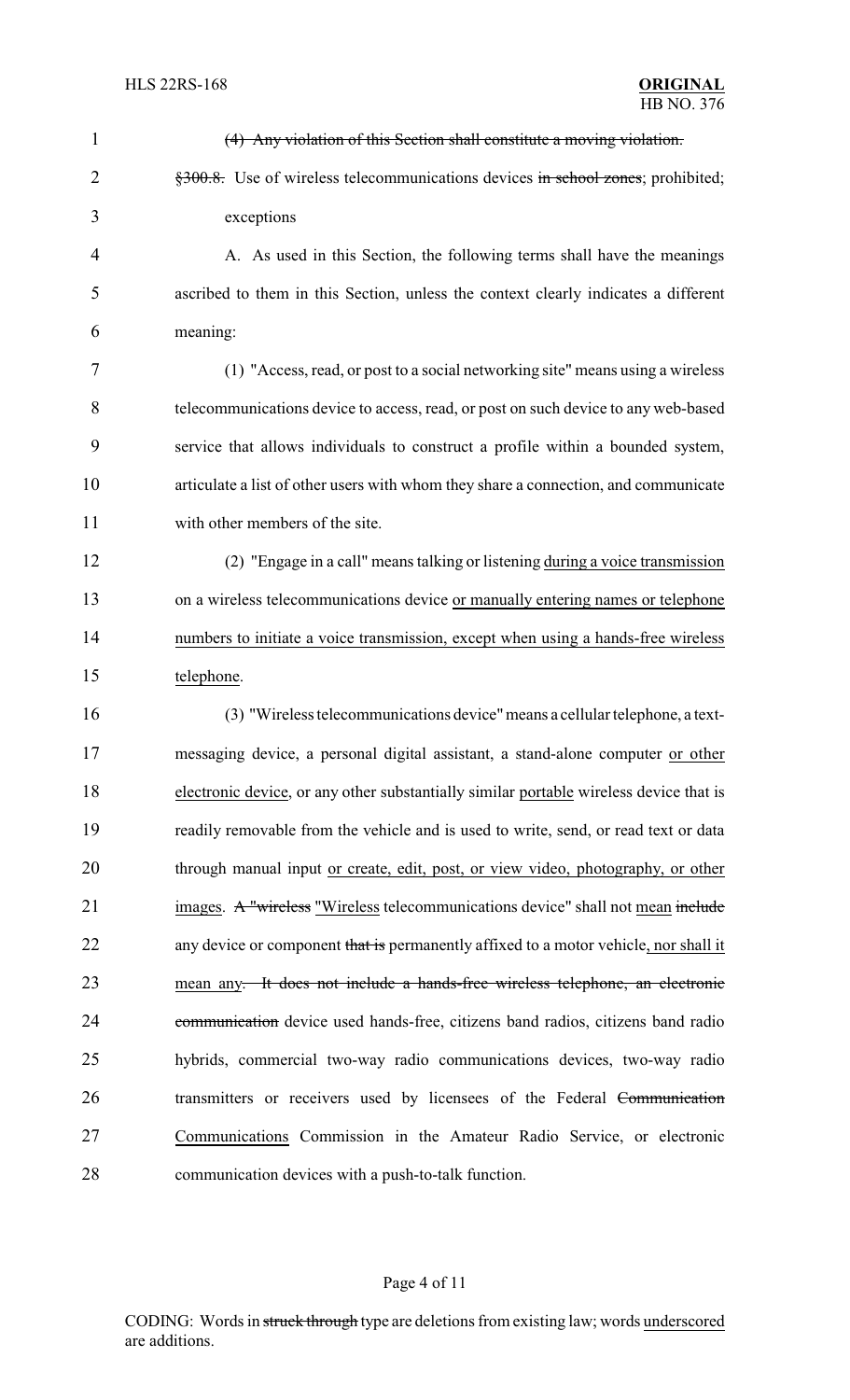| 1              | (4) "Write, send, or read a text-based communication" means using $a$                      |
|----------------|--------------------------------------------------------------------------------------------|
| $\overline{2}$ | wireless telecommunications device to manually communicate with any person by              |
| 3              | using a text-based communication including but not limited to a text message, instant      |
| 4              | message, or electronic mail, or other text-based application to manually                   |
| 5              | communicate with any person.                                                               |
| 6              | B.(1) Except as provided in Subsection C of this Section, no person shall                  |
| 7              | operate any wireless telecommunications device while operating a motor vehicle             |
| 8              | upon any public road or highway during the posted hours within a school zone on            |
| 9              | such public road or highway.                                                               |
| 10             | (2) Operating a "wireless telecommunications device" shall include mean                    |
| 11             | any of the following:                                                                      |
| 12             | $(1)$ (a) Engaging in a call.                                                              |
| 13             | $(2)$ (b) Writing, sending, or reading a text-based communication.                         |
| 14             | $\left(\frac{1}{2}\right)$ (c) Accessing, reading, or posting to a social networking site. |
| 15             | (d) Accessing, viewing, posting, editing, or creating a video, photograph, or              |
| 16             | other image.                                                                               |
| 17             | (e) Accessing, reading, viewing, composing, browsing, transmitting, saving                 |
| 18             | or retrieving electronic data from any application or other media.                         |
| 19             | (f) Using any application or feature of a wireless telecommunications device               |
| 20             | by making manual entries of letters, numbers, symbols, commands, or any                    |
| 21             | combination thereof.                                                                       |
| 22             | (g) Holding or physically supporting a wireless telecommunications device                  |
| 23             | in either or both hands or with any part of the body, except for an earpiece or            |
| 24             | headphone device or a device worn on the wrist to talk or listen during a voice            |
| 25             | transmission.                                                                              |
| 26             | C.(1) The provisions of Subsection B of this Section shall not apply to any                |
| 27             | of the following persons in the performance of their official duties:                      |
| 28             | (a) A law enforcement officer.                                                             |
| 29             | (b) A firefighter.                                                                         |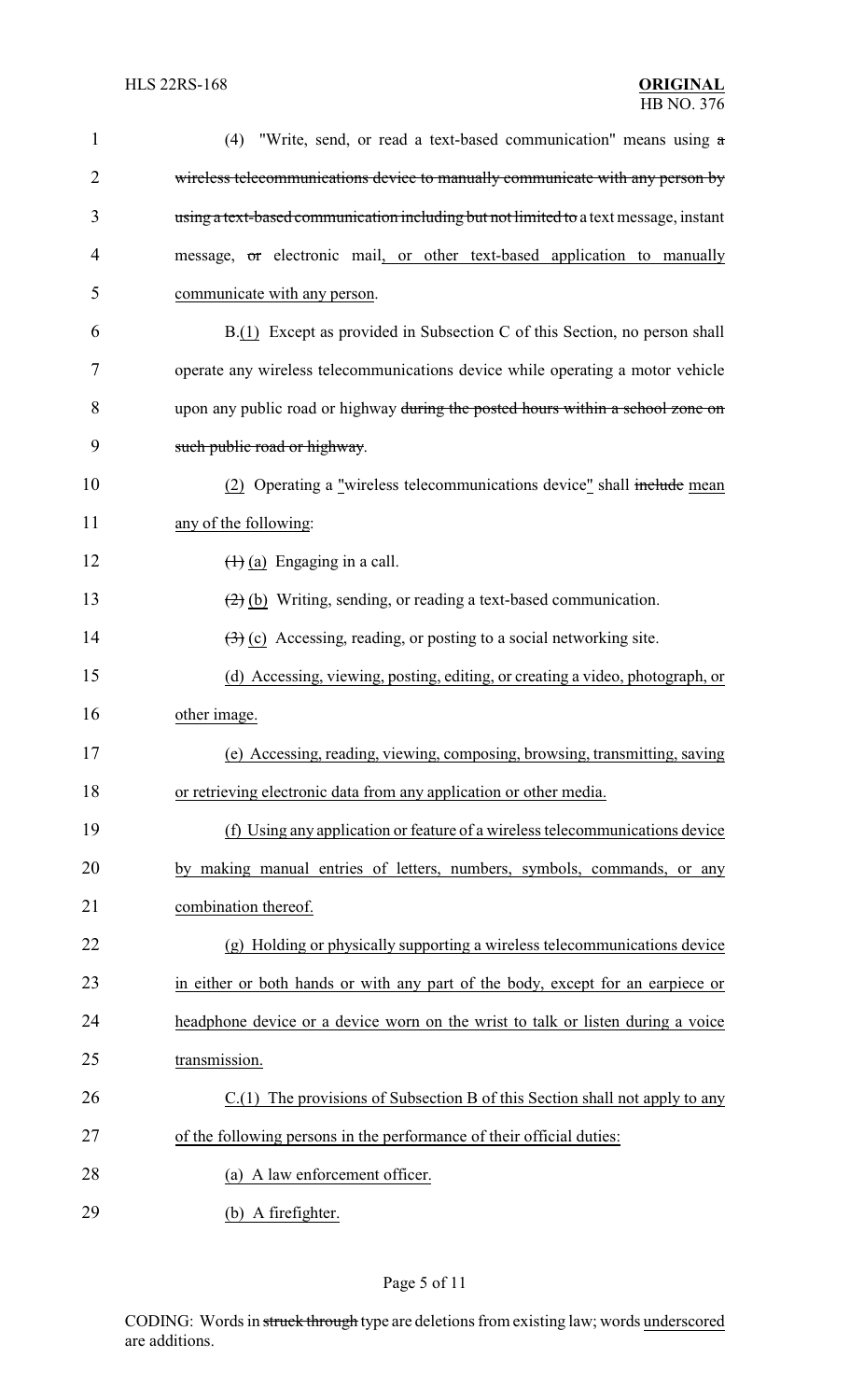| $\mathbf{1}$   | $\epsilon$ (2) The provisions of Subsection B of this Section shall not apply to a       |
|----------------|------------------------------------------------------------------------------------------|
| $\overline{2}$ | person who uses a wireless telecommunications device and does while doing any of         |
| 3              | the following:                                                                           |
| 4              | (1) (a) Reports Reporting a traffic collision, medical emergency, other                  |
| 5              | emergency, or serious road hazard.                                                       |
| 6              | $(2)$ (b) Reports Reporting a situation in which the person believes a person            |
| 7              | his personal safety is in jeopardy of serious injury or death.                           |
| 8              | (3) Reports or averts the perpetration or potential perpetration of a criminal           |
| 9              | act against the driver or another person.                                                |
| 10             | Relaying information between a transit, for-hire operator, or a<br>(c)                   |
| 11             | transportation network company driver, and that operator's dispatcher or affiliated      |
| 12             | transportation network company, in which the device is affixed to the vehicle.           |
| 13             | (d) Viewing data or images related to navigation of a motor vehicle using a              |
| 14             | hands-free global positioning system.                                                    |
| 15             | $(4)$ (e) Operates Operating a wireless telecommunications device while the              |
| 16             | motor vehicle is lawfully stationary and not in violation of any other law. lawfully     |
| 17             | parked.                                                                                  |
| 18             | (3) Except as otherwise provided in Subparagraphs $(2)(a)$ through $(d)$ of this         |
| 19             | Subsection, using the telecommunications device to write, send, or read a text-based     |
| 20             | communication or using the telecommunication device to access, read, or post to a        |
| 21             | social media website shall not be permitted while a vehicle is positioned in a travel    |
| 22             | lane.                                                                                    |
| 23             | (5) Uses a wireless telecommunications device in an official capacity as an              |
| 24             | operator of an authorized emergency vehicle.                                             |
| 25             | D.(1) Any violation of this Section shall constitute a moving violation.                 |
| 26             | $(2)(a)$ The first violation of the provisions of this Section shall be punishable       |
| 27             | by a fine of not more than five one hundred dollars but not less than fifty dollars and, |
| 28             | at the judge's discretion, community service not to exceed fifteen hours, at least half  |
| 29             | of which shall consist of participation in a litter abatement or collection program.     |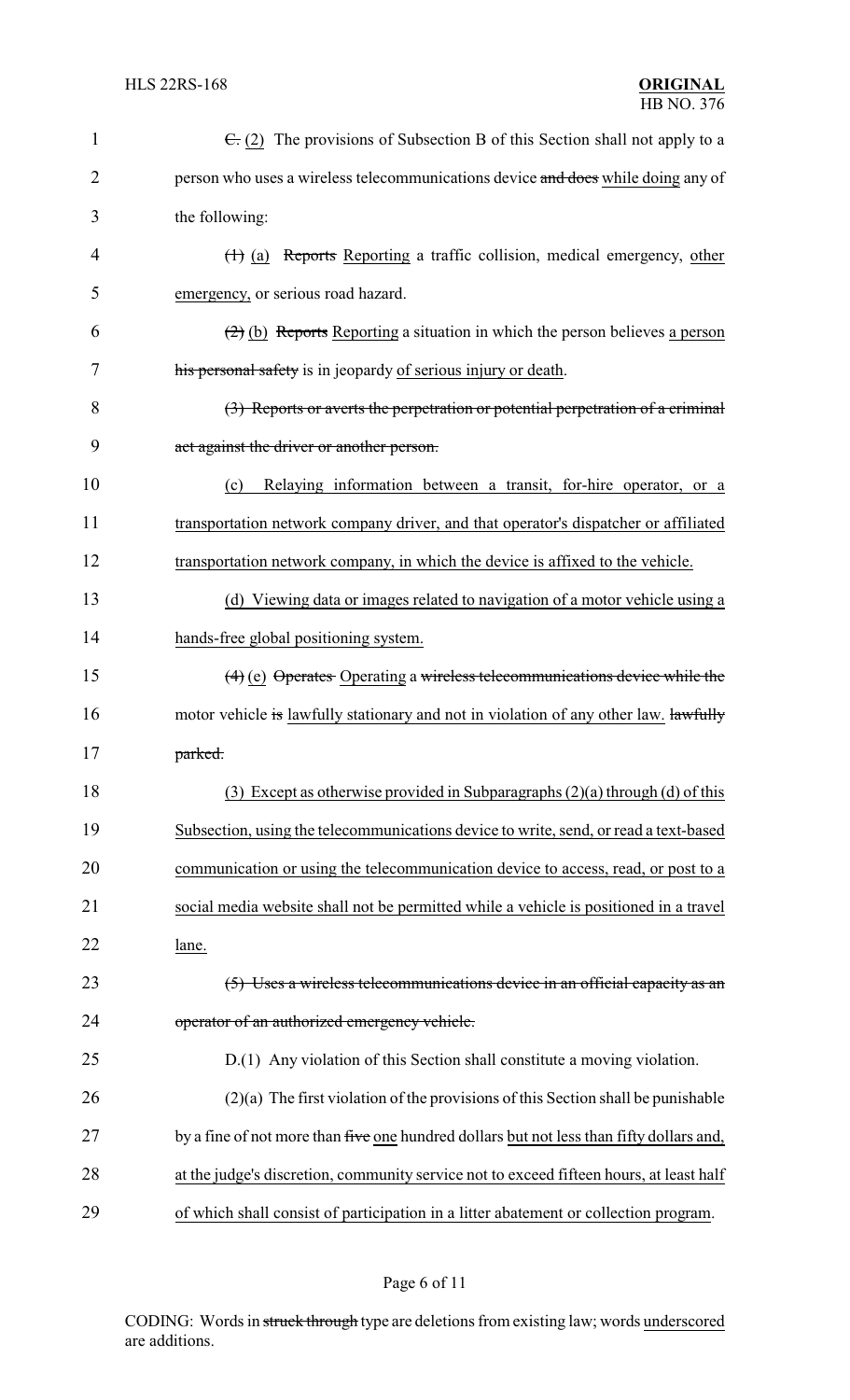| $\mathbf{1}$   | (b) Each subsequent The second violation of the provisions of this Section               |
|----------------|------------------------------------------------------------------------------------------|
| $\overline{2}$ | shall be punishable by a fine of not more than one thousand three hundred dollars        |
| 3              | and a suspension of driver's license for a sixty-day period but not less than one        |
| $\overline{4}$ | hundred dollars and, at the judge's discretion, community service not to exceed thirty   |
| 5              | hours, at least half of which shall consist of participation in a litter abatement or    |
| 6              | collection program.                                                                      |
| 7              | (c) The third and any subsequent violation of the provisions of this Section             |
| 8              | shall be punishable by a fine of not more than three hundred dollars but not less than   |
| 9              | one hundred dollars and shall include the suspension of the person's driver's license    |
| 10             | for a period of thirty days and, at the judge's discretion, community service not to     |
| 11             | exceed sixty hours, at least half of which shall consist of participation in a litter    |
| 12             | abatement or collection program.                                                         |
| 13             | (c) (d) If a person the operator of a motor vehicle is involved in a collision           |
| 14             | crash at the time of the violation, then the fine shall be equal to double the amount    |
| 15             | of the standard fine imposed in this Subsection. and the The law enforcement officer     |
| 16             | investigating the collision crash shall indicate on the written accident report that the |
| 17             | person operator of a motor vehicle was using a wireless telecommunications device        |
| 18             | at the time of the collision crash.                                                      |
| 19             | (3) It Use of a wireless telecommunications device for any purpose provided              |
| 20             | for in Subsection C of this Section shall be an affirmative defense against an alleged   |
| 21             | to a violation of this Section and for the operator of a motor vehicle person to may     |
| 22             | produce documentary or other evidence in support of this defense that the wireless       |
| 23             | telecommunications device that is the basis of the alleged violation was used for        |
| 24             | emergency purposes as provided in Subsection C of this Section.                          |
| 25             | (4) For any violation occurring before January 1, 2023, the law enforcement              |
| 26             | officer shall issue only a written warning.                                              |
| 27             | E. The provisions of this Section shall only apply within a school zone upon             |
| 28             | a public road or highway during posted hours when signs are located in a visible         |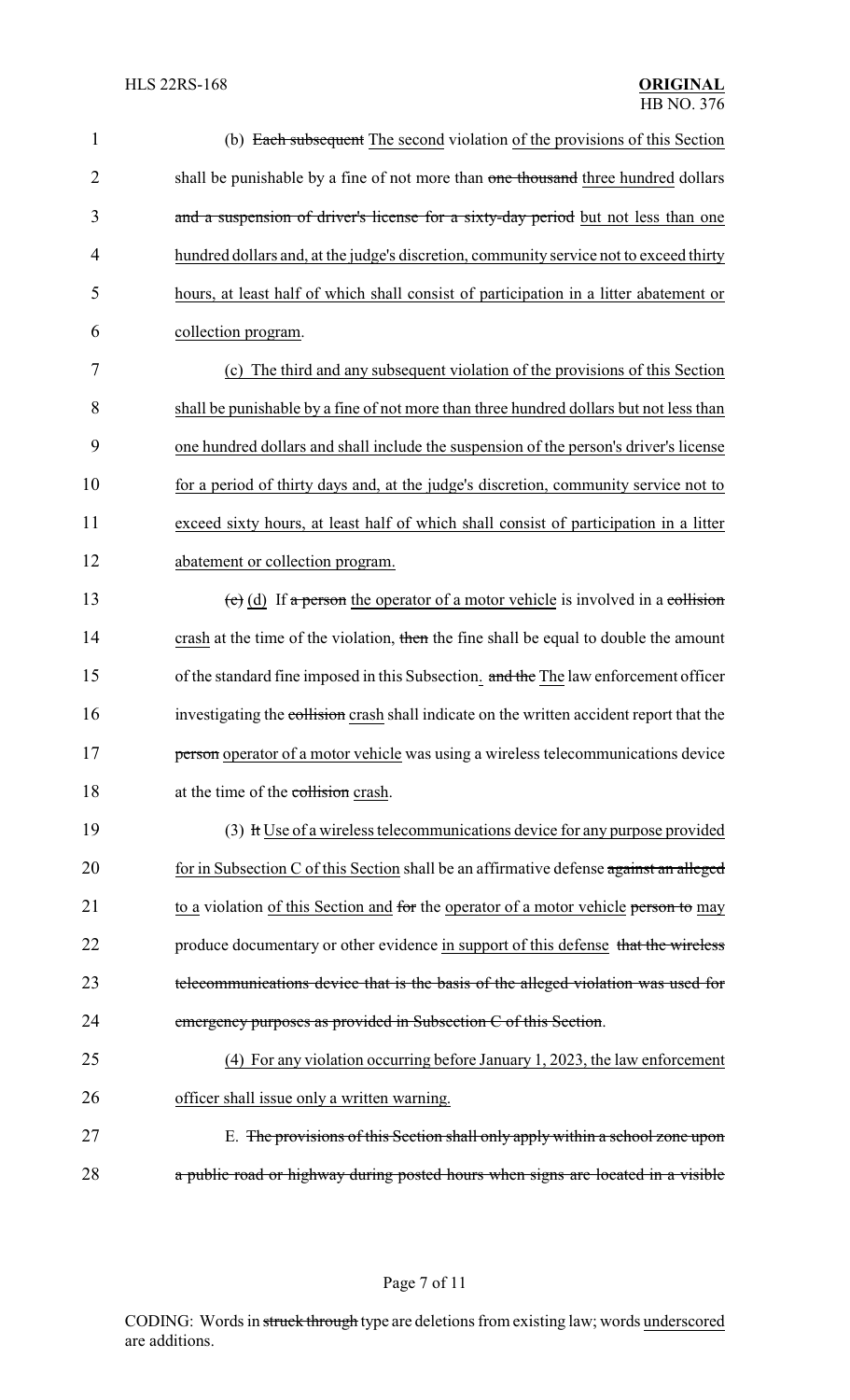| $\mathbf{1}$   | manner in each direction that indicate the use of a hand-held wireless                |  |
|----------------|---------------------------------------------------------------------------------------|--|
| $\overline{2}$ | communications device is prohibited while operating a motor vehicle.                  |  |
| 3              | (1) When a law enforcement officer issues a citation for a violation of this          |  |
| 4              | Section, the law enforcement officer shall record the race and ethnicity of the       |  |
| 5              | violator. All law enforcement agencies shall maintain such information and report     |  |
| 6              | the information to the Department of Public Safety and Corrections in a form and      |  |
| 7              | manner as determined by the department. Beginning August 1, 2023, the                 |  |
| 8              | Department of Public Safety and Corrections shall annually report the data collected  |  |
| 9              | under this Subsection to the governor, the president of the Senate, and the speaker   |  |
| 10             | of the House of Representatives. The data collected shall be reported, at a minimum,  |  |
| 11             | by statewide totals for local law enforcement agencies, state law enforcement         |  |
| 12             | agencies, and state university law enforcement agencies. The statewide total for      |  |
| 13             | local law enforcement agencies shall combine the data for the parish sheriffs and the |  |
| 14             | municipal law enforcement agencies.                                                   |  |
| 15             | (2) A law enforcement officer who stops a motor vehicle for a violation of            |  |
| 16             | this Section shall inform the motor vehicle operator of his right to decline a search |  |
| 17             | of his wireless communications device and shall not do any of the following:          |  |
| 18             | (a) Access the wireless communications device without a warrant.                      |  |
| 19             | Confiscate the wireless communications device while awaiting the<br>(b)               |  |
| 20             | issuance of a warrant to access such device.                                          |  |
| 21             | (c) Obtain consent from the motor vehicle operator to search his wireless             |  |
| 22             | communications device through coercion or other improper method. Consent to           |  |
| 23             | search a motor vehicle operator's wireless communications device must be voluntary    |  |
| 24             | and unequivocal.                                                                      |  |
| 25             | (d) Make a custodial arrest except upon a warrant issued for failure to appear        |  |
| 26             | for a felony or state misdemeanor charge in court when summoned.                      |  |
| 27             | F. Probable cause for a violation of this Section shall be based solely on a          |  |
| 28             | law enforcement officer's clear and unobstructed view of a person's use of a wireless |  |
| 29             | telecommunications device as prohibited by this Section. A law enforcement officer    |  |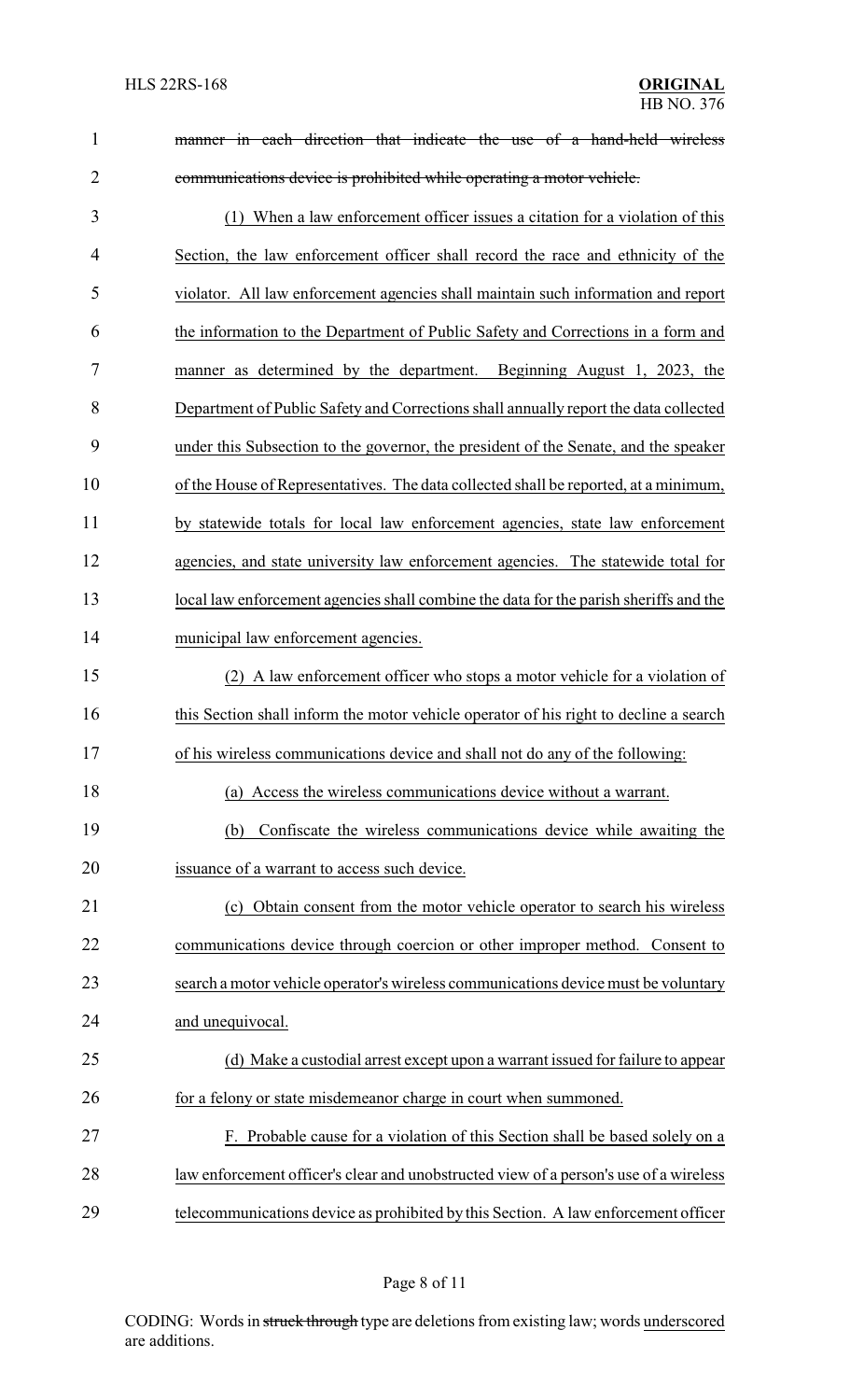- 1 shall not search or inspect a motor vehicle, its contents, the driver, or a passenger
- 2 solely because of a violation of this Section.
- 3 Section 3. R.S. 32:300.6, 300.7, and 300.8 are hereby repealed in their entirety.

### **DIGEST**

The digest printed below was prepared by House Legislative Services. It constitutes no part of the legislative instrument. The keyword, one-liner, abstract, and digest do not constitute part of the law or proof or indicia of legislative intent. [R.S. 1:13(B) and 24:177(E)]

| HB 376 Original | 2022 Regular Session | Huval |
|-----------------|----------------------|-------|
|                 |                      |       |

**Abstract:** Prohibits the use of a wireless telecommunications device while operating a motor vehicle, provides for exceptions and penalties for such use, and provides for enforcement and reporting of such violations.

Present law requires \$25 from all fines collected pursuant to present law be distributed to the indigent defender fund of the judicial district in which the citation was issued.

Proposed law modifies present law by removing repealed citations under proposed law and expands present law to require \$50 from each fine collected on subsequent violations of proposed law be distributed to the indigent defender fund of the judicial district in which the citation was issued.

Present law prohibits the use of wireless telecommunications devices in school zones.

Proposed law extends the prohibition to include general usage of wireless telecommunications devices while driving.

Present law defines the term "engage in a call" as talking or listening on a wireless telecommunications device.

Proposed law modifies the definition of "engage in a call" in present law to include talking or listening during a voice transmission on a wireless telecommunications device or manually entering names or phone numbers to initiate a call, except when using a hands-free wireless device.

Present law defines "wireless telecommunications device" and prohibits the definition from including any device or component that is permanently affixed to a motor vehicle, a handsfree wireless telephone, an electronic communication device used hands-free, citizen band radios, citizen band radio hybrids, commercial two-way radio communication devices, tworadio transmitters or receivers used by licensees of the Federal Communication Commission in the Amateur Radio Service, or electronic communication devices with push-to-talk functions.

Proposed law modifies the definition of "wireless telecommunications device" in present law by also excluding any other electronic device or any other substantially similar portable wireless device used to create, edit, post, or view video, photographs, or other images. Proposed law modifies present law by removing a hands-free wireless telephone from the exclusion.

Present law defines the term "write, send, or read a text-based communication" as using a wireless telecommunications device tomanuallycommunicate with anyperson bytext-based communication including but not limited to a text message, instant message, or electronic mail.

#### Page 9 of 11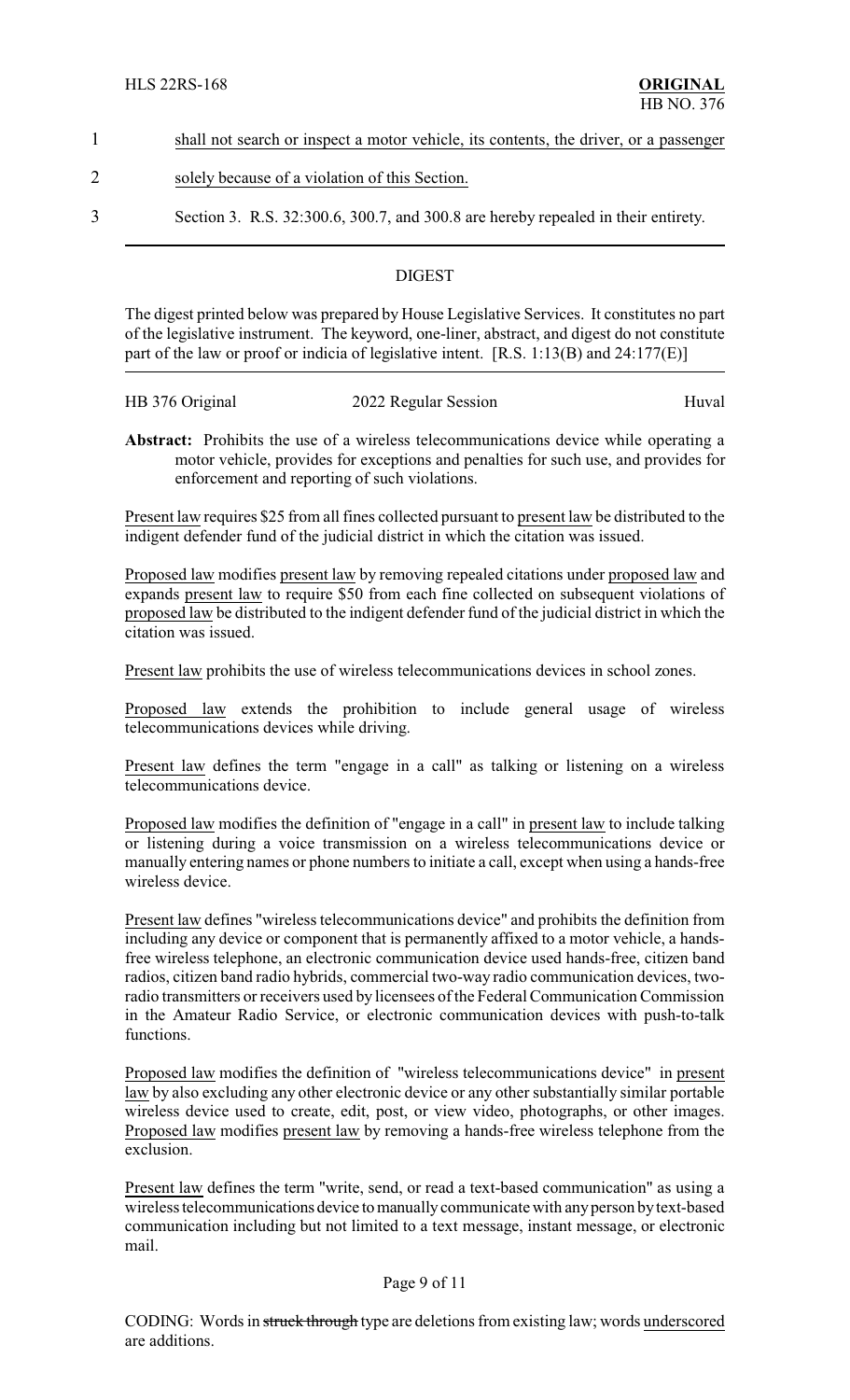Proposed law modifies present law by defining the term "write, send, or read a text-based communication" to include other text-based applications used to manually communicate with any person and removes the use of a wireless telecommunications device to manually communicate with any person by text-based communication.

Present law specifies that operating a wireless telecommunications device includes engaging in a call; writing, sending, or reading a text-based communication; and accessing, reading, or posting to a social networking site.

Proposed law adds to present law accessing, viewing, posting, editing, or creating a video, photograph, or other image; accessing, reading, viewing, composing, browsing, transmitting, saving, or retrieving electronic data from any application or other media; using any application or feature of such a device by making manual entries of letters, numbers, symbols, or any combination thereof; and holding or physically supporting a wireless telecommunications device in either or both hands or with any part of the body, except for an earpiece, headphone device, or a wrist device to talk or listen during a voice transmission.

Proposed law provides exceptions for operating a wireless telecommunications device while operating a motor vehicle upon any public road or highway for law enforcement officers and firefighters.

Present law provides exceptions for operating a wireless telecommunications device while operating a motor vehicle upon any public road or highway for a person who uses a wireless telecommunications device: to report a traffic collision, medical emergency, or serious road hazard; to report a situation in which the person believes his personal safety is in jeopardy; to report or avert the perpetration or potential perpetration of a criminal act against the driver or another person; or while the motor vehicle is parked.

Proposed law modifies the exception in present law by specifying that it applies to a person using a wireless telecommunications device: to report other emergencies; to report a situation in which the person believes that an individual is in jeopardy of serious injury or death; to relay information between a transit or for-hire operator, including a transportation network company driver, and that operator's dispatcher, in which the device is affixed to the vehicle; to view data or images to navigate using a hands-free global positioning system; and to operate a device for a purpose other than texting or accessing social media while the motor vehicle is lawfully stationary and not in violation of any other law. Proposed law removes the exceptions for a person using a wireless telecommunications device to: report a situation in which the person believes their personal safety is in jeopardy or to report or avert the perpetration or potential perpetration of a criminal act against the driver or another person.

Present law requires the first violation be punishable by a fine of not more than \$500.

Proposed law modifies present law by reducing the fine for a first violation from \$500 to a fine of \$100 but not less than \$50 and authorizes a judge to order community service not to exceed 15 hours, at least half of which must consist of participation in a litter abatement or collection program.

Present law requires each subsequent violation be punishable by a fine of not more than \$1000 and a 60-day driver's license suspension.

Proposed law modifies present law to provide that a second violation is punishable by a fine of \$300 but not less than \$100 and authorizes a judge to order community service not to exceed 30 hours, at least half of which must consist of participation in a litter abatement or collection program. Proposed law requires the third violation be punishable by a fine of not more than \$300 but not less than \$100 and to include a 30-day driver's license suspension and authorizes a judge to order community service not to exceed 60 hours, at least half of which must consist of participation in a litter abatement or collection program.

#### Page 10 of 11